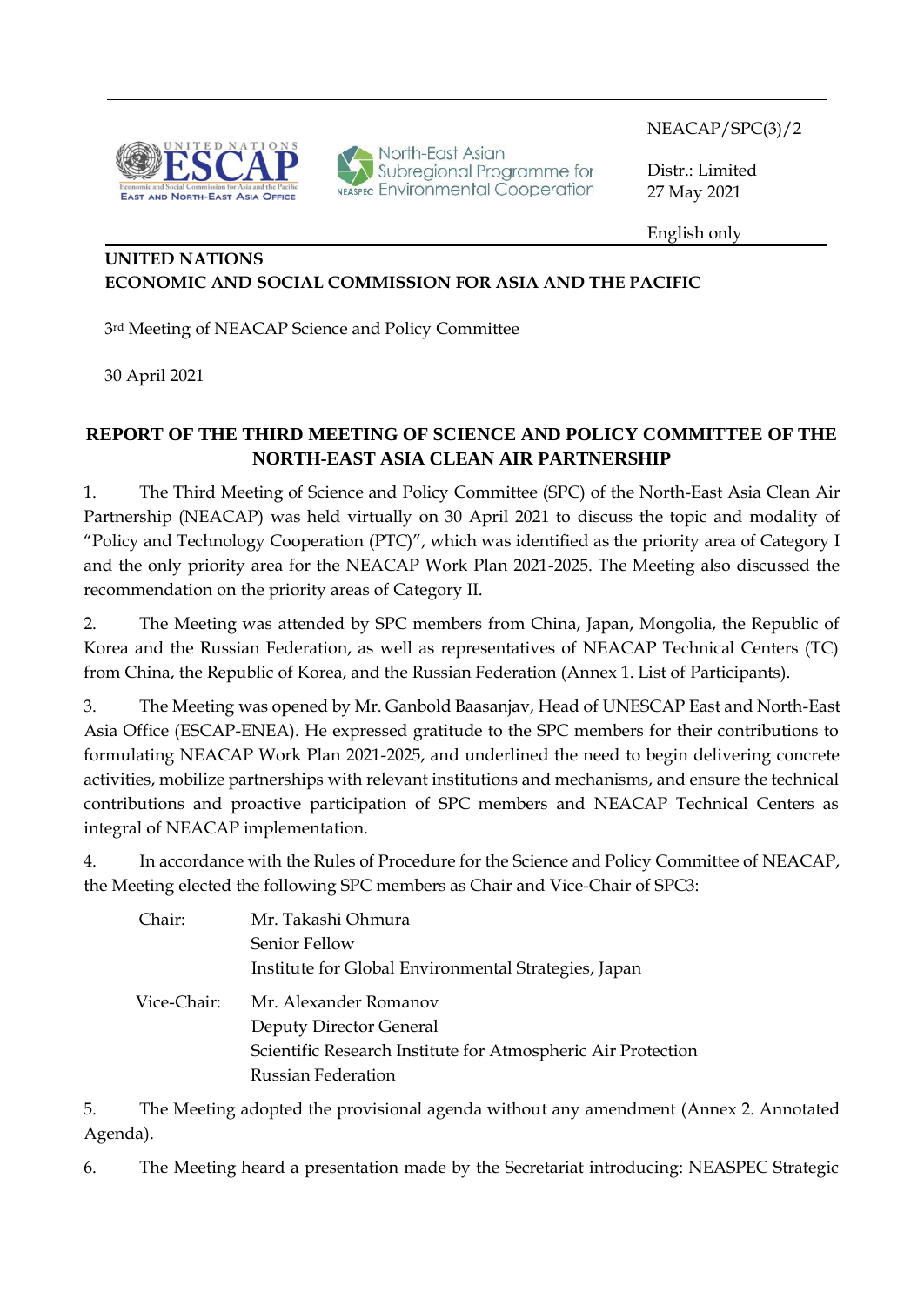Plan 2021-2025; recent developments of NEACAP and its related NEASPEC process; as well as the key elements on implementing PTC activities as suggested in the background paper<sup>1</sup>.

7. After intensive discussions based on the background paper prepared by the Secretariat, the Meeting achieved the following "Conclusion of Discussion on Category I" and "Recommendation on Category II Priority Areas".

# **CONCLUSION OF DISCUSSION ON CATEGORY I**

- 8. The Meeting agreed on:
	- **Output 1:** Policy analysis and policy dialogue will be implemented in a mutually supportive way, with the outcome of a "policy analysis report", which could be prepared by 2022 and published by 2023, and organizing two policy dialogues in consultation with member Governments. The first policy dialogue (PD1) will review the intermediary report, and the second policy dialogue (PD2) will aim to finalize the report.
	- **Output 2**: On collaboration on technology components, agreed to conduct a review paper as reference for understanding current processes.
	- Agreed to take a step-by-step approach starting NEACAP PTC activities with policy components. The meeting also recognized the importance of involving experts from each member States, with further discussion needed on the formation of the expert group to substantiate NEACAP PTC activities.
	- An expert team could be established to conduct the policy analysis as appropriate, and the experts could be nominated in accordance with national procedures.
	- Suggested policy analysis on NEACAP priority air pollutants such as  $PM_{10}$ ,  $PM_{2.5}$  and ozone taking into account the different and common conditions among the countries as reference for strengthening policy exchange and collaboration, and review the policy progress and challenges in each country.
	- The policy analysis would include the review of country situation and existing research with regard to volatile organic compounds (VOCs), ammonia (NH3), and others if available.
	- Voluntary cooperation on Best Available Techniques (BAT) could focus on how to use and apply BAT approaches to policy.

# **RECOMMENDATION ON CATEGORY II PRIORITY AREAS**

- 9. The Meeting:
	- Noted the potential priority area of Category II still need further discussion.
	- Also noted that the importance of capacity development and the scientific and collaborative preparation could be considered for further discussion.

<sup>1</sup> Available at: http://www.neaspec.org/sites/default/files//Background%20Paper%20on%20PTC\_%20SPC-

<sup>3</sup>\_Apr9\_format.pdf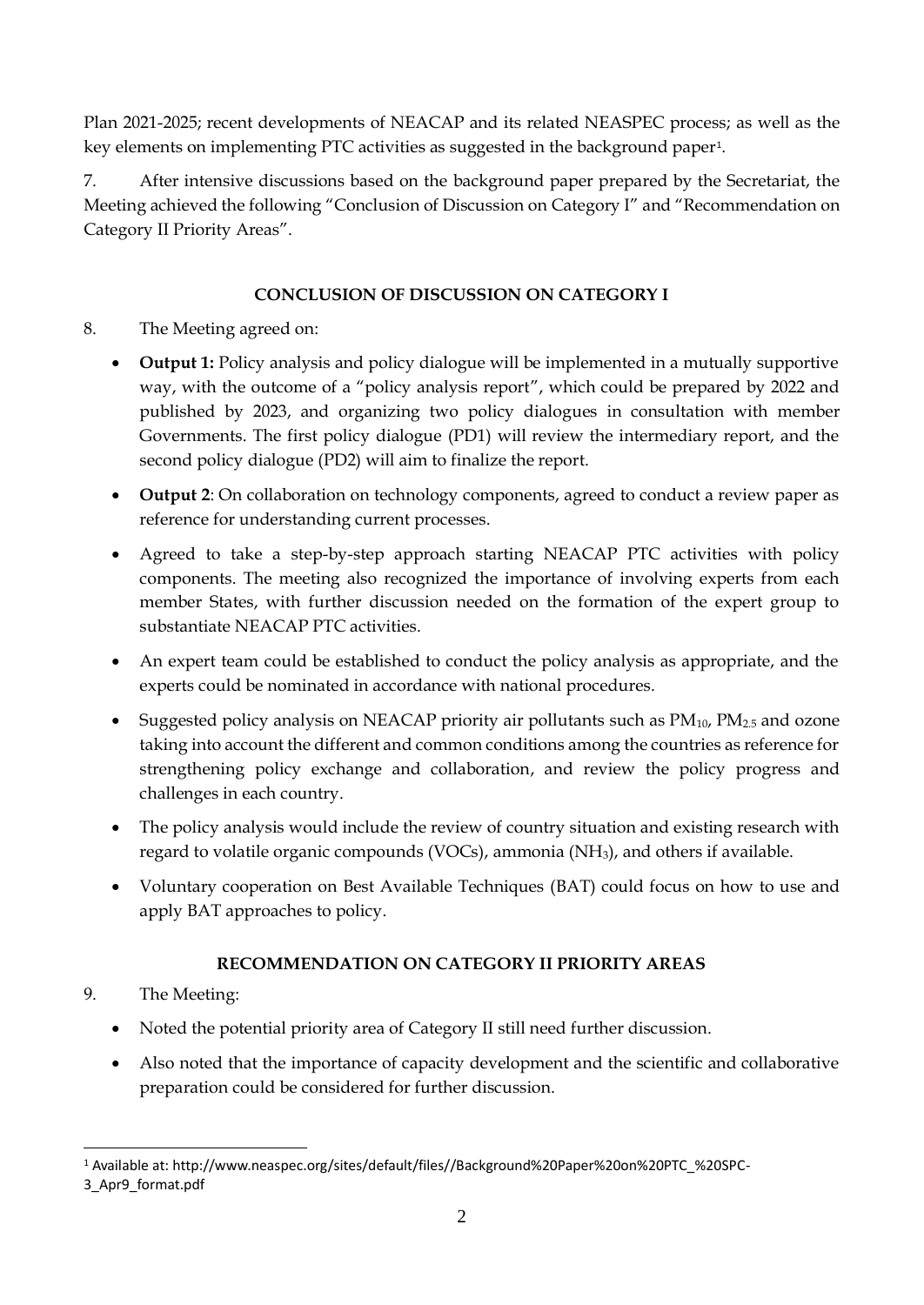• Recommended that capacity development work can be conducted as appropriate by providing assistance for experts/ persons from NEACAP member countries to learn experiences and methodological matters of Category II, which could be decided on the caseby-case basis following the normal practice of NEASPEC.

10. The Meeting noted that the Secretariat, based on the conclusion (paragraph 8 herein) and recommendation (paragraph 9 herein) achieved by SPC3, will develop the plan of the identified PTC activities with budget following the NEASPEC practice. Such activity plan and the conclusion and recommendation will be consulted with member Governments at the NEASPEC National Focal Points Meeting to be held in May 2021 and reported to member Governments, if appropriate, at the NEASPEC 25th Senior Officials Meeting (SOM-25) to be held later in 2021.

11. The Meeting requested the Secretariat to share the outcome and decision of NEASPEC National Focal Points Meeting and Senior Officials Meeting with SPC members and TC representatives in due course, to consider the need for holding ad hoc meeting(s), if necessary.

. . . . .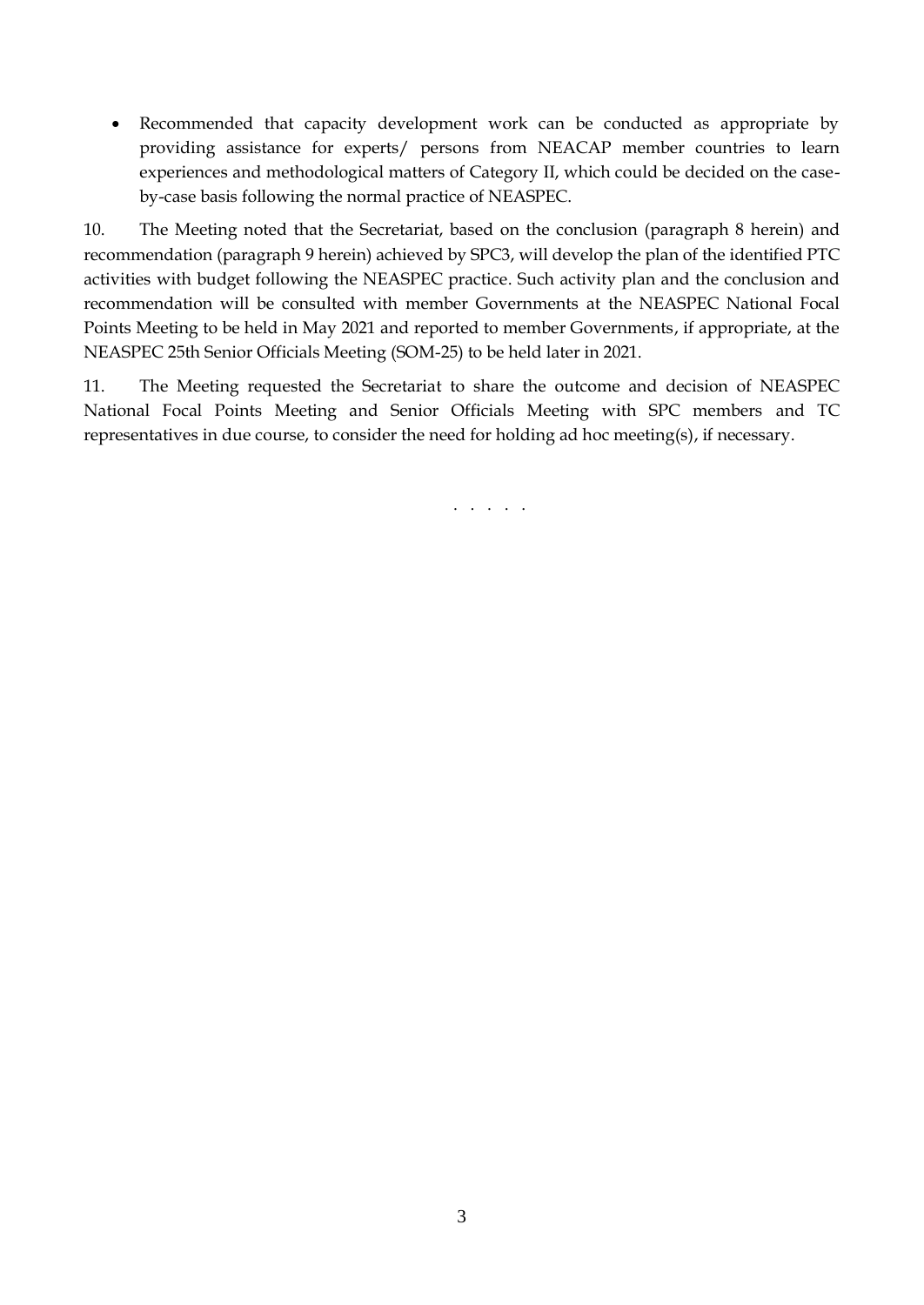Annex 1. List of Participants





# **North-East Asia Clean Air Partnership (NEACAP) Third Meeting of Science and Policy Committee 30 April 2021 Virtual meeting**

## **LIST OF PARTICIPANTS**

## **SCIENCE AND POLICY COMMITTEE (SPC) MEMBERS**

| <b>CHINA</b>    | Mr. Jingnan Hu<br><b>Executive Deputy Director</b><br>Atmospheric Environment Institute<br>Chinese Research Academy of Environmental Sciences<br>Email: hujn@craes.org.cn                            |
|-----------------|------------------------------------------------------------------------------------------------------------------------------------------------------------------------------------------------------|
|                 | Mr. Yu Lei<br>Director<br>Institute of Atmospheric Environment Planning<br>Chinese Academy of Environment Planning<br>Email: <u>leiyu@caep.org.cn</u>                                                |
| <b>JAPAN</b>    | Mr. Takashi Ohmura<br>Senior Fellow<br>Institute for Global Environmental Strategies<br>Email: takashi.ohmura@mx.iges.or.jp                                                                          |
|                 | Mr. Junichi Kurokawa<br><b>Chief Senior Researcher</b><br>Asia Center for Air Pollution Research<br>Email: kurokawa@acap.asia                                                                        |
| <b>MONGOLIA</b> | Ms. Gantuya Ganbat<br>Head of Unit of Research, Innovation and<br><b>Environmental Quality</b><br>National Committee on Reducing Environmental<br>Pollution of Mongolia<br>Email: gantuyag@gmail.com |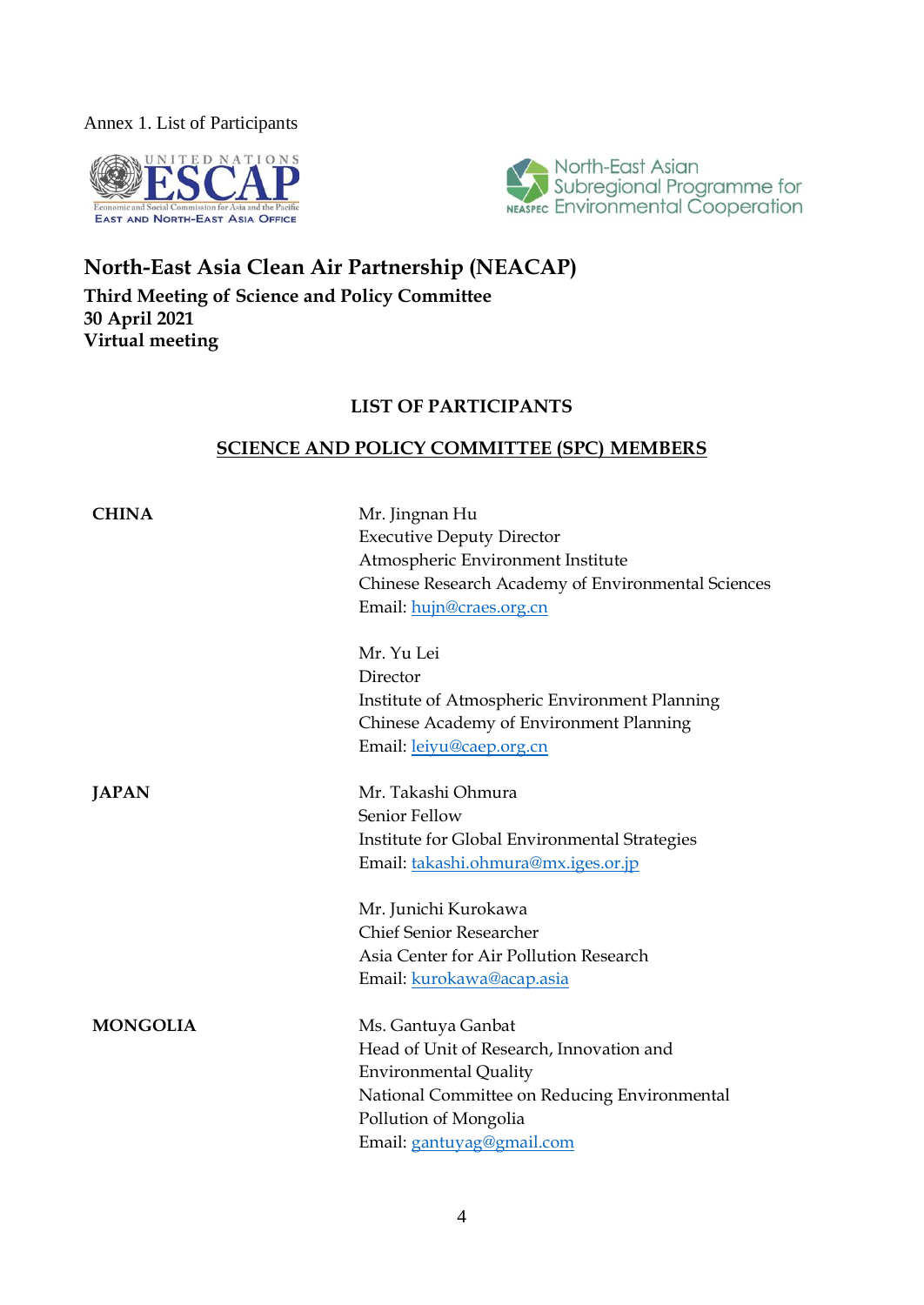**REPUBLIC OF KOREA** Mr. Cheol-Hee Kim

Professor Department of Atmospheric Sciences Pusan National University Email: [chkim2@pusan.ac.kr](mailto:chkim2@pusan.ac.kr)

Mr. Jung-Hun Woo Professor Department of Civil and Environmental Engineering Konkuk University Email: [jwoo@konkuk.ac.kr](mailto:jwoo@konkuk.ac.kr)

**RUSSIAN FEDERATION** Mr. Alexander Romanov Deputy Director General Scientific Research Institute for Atmospheric Air Protection of the Russian Federation (SRI Atmosphere JSC) Email: [romanov@nii-atm.ru](mailto:romanov@nii-atm.ru)

## **TECHNICAL CENTERS**

| <b>CHINA</b>             | Ms. Jieyun Wu                                           |
|--------------------------|---------------------------------------------------------|
|                          | Deputy Director                                         |
|                          | <b>International Cooperation Center</b>                 |
|                          | Chinese Research Academy of Environmental Sciences      |
|                          | Email: wujy@craes.org.cn                                |
| <b>REPUBLIC OF KOREA</b> | Mr. Kwon Ho Jeon                                        |
|                          | Senior Researcher/PE                                    |
|                          | Climate and Air Quality Research Department             |
|                          | Global Environment Research Division                    |
|                          | Secretariat of Collaborative Research Program of Korea- |
|                          | China-Japan)                                            |
|                          | National Institute of Environmental Research (NIER)     |
|                          | Email: jeon0119@korea.kr                                |
|                          | Ms. Hyo-Jin Eom                                         |
|                          | Researcher                                              |
|                          | National Institute of Environmental Research (NIER)     |
|                          | Email: hjeom2017@korea.kr                               |
|                          | Ms. Jane Seo                                            |
|                          | Editor                                                  |
|                          | National Institute of Environmental Research (NIER)     |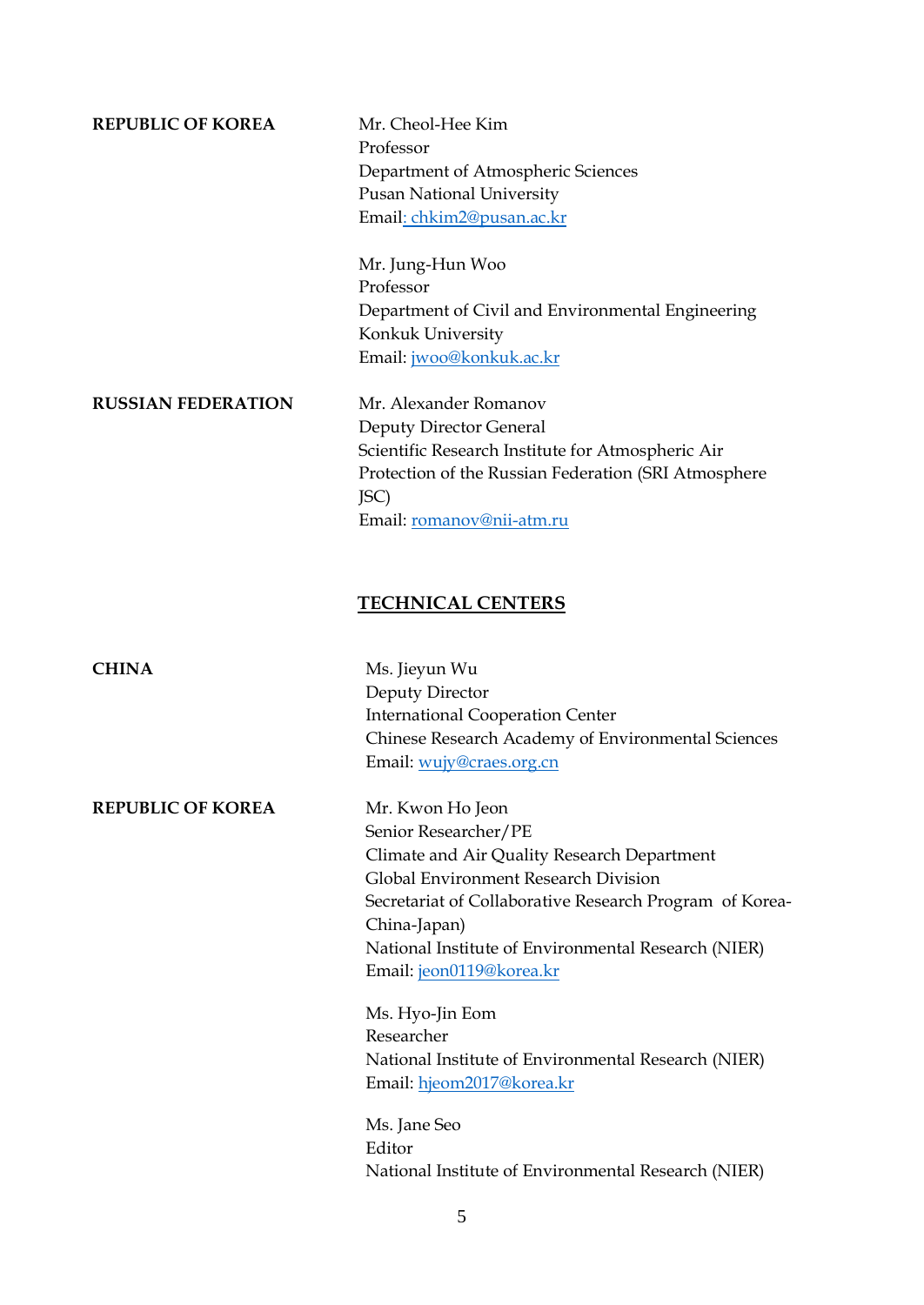Email[: janeseo@korea.kr](mailto:janeseo@korea.kr)

#### **UNESCAP**

**East and North-East Asia Office/ NEASPEC SECRETARIAT**

Mr. Ganbold Baasanjav Head Tel: +82-32-458-6602 Email: [ganbold.baasanjav@un.org](mailto:ganbold.baasanjav@un.org)

Mr. Sangmin Nam Deputy Head Tel: +82-32-458-6603 Email: [nams@un.org](mailto:nams@un.org) 

Ms. Qian Cheng Associate Environmental Affairs Officer Tel: +82-32-458-6611 Email: [qian.cheng1@un.org](mailto:qian.cheng1@un.org)

Ms. Minkyung Hong Research Associate Tel: +82-32-458-6605 Email: [hong6@un.org](mailto:hong6@un.org)